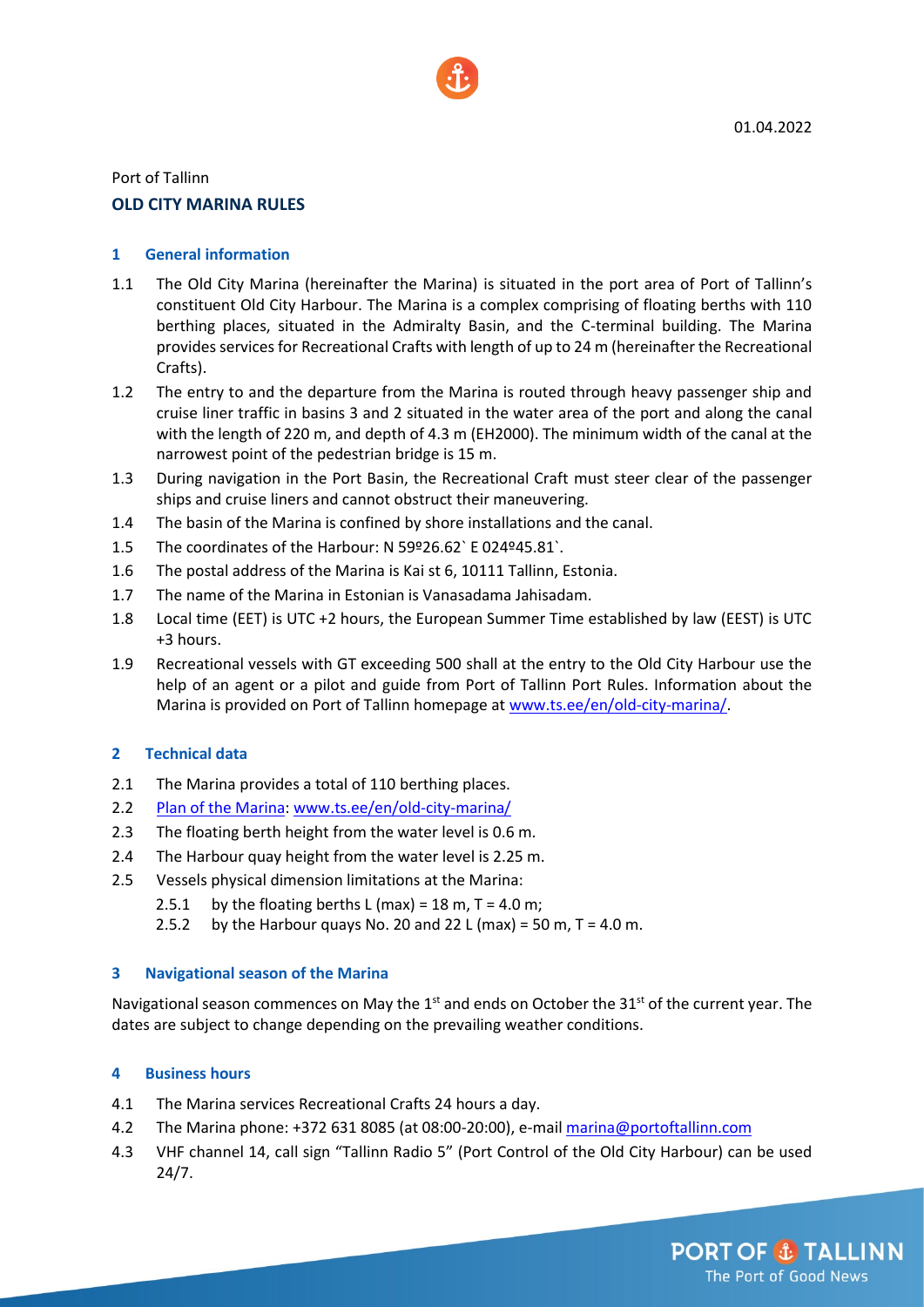# **5 Services rendered at the Marina**

The following services are rendered at the Marina:

- 5.1 lease of berthing places;
- 5.2 supply of drinking water;
- 5.3 supply of electricity (Electrical sockets on the service posts supply 1x16A);
	- 5.3.1 On quays no. 19, 20 and 21 electricity is provided only according to the price list "Electricity price packages of the Port of Tallinn AS (excluding electricity network customers)" (found on [https://www.ts.ee/en/electricity/\)](https://www.ts.ee/en/electricity/), if the recreational craft is technically fit to connect to the shore power;
- 5.4 acceptance of pre-sorted domestic waste;
- 5.5 acceptance of bilge and sewage water;
- 5.6 usage of washing machines and a drier;
- 5.7 usage of showers, saunas and toilets;
- 5.8 refuelling (diesel and petrol 98);
- 5.9 WiFi;
- 5.10 border guard and customs services (upon request);
- 5.11 video surveillance.

# **6 Port dues**

- 6.1 The port dues for Recreational Crafts will be announced on the Port of Tallinn website [www.ts.ee/en/marina-fees](https://www.ts.ee/en/marina-fees) not later than 1 (one) month prior to the beginning of the navigational period.
- 6.2 All rates include:
	- 6.2.1 acceptance of pre-sorted domestic waste;
	- 6.2.2 acceptance of bilge and sewage water;
	- 6.2.3 supply of drinking water;
	- 6.2.4 supply of electricity except on quays no. 19, 20 and 21 where shore power is provided according to point 5.3.1;
	- 6.2.5 usage of saunas at set times.

# **7 Procedure for invoicing and making reservations**

- 7.1 Requests for reserving a berth:
	- 7.1.1 must be made at least 1 (one) week in advance via website [https://www.ts.ee/en/old](https://www.ts.ee/en/old-city-marina/)[city-marina/](https://www.ts.ee/en/old-city-marina/) (Berth Inquiry) or via an e-mail a[t marina@portoftallinn.com;](mailto:jahisadam@ts.ee)
	- 7.1.2 will be accompanied by the name, the registration number and the physical dimensions (overall length, width and draught) of the Recreational Craft;
	- 7.1.3 a registration certificate or certificate of nationality must be provided.
- 7.2 In case of reservations the rate will be calculated starting from the reservation day at 00:00 o'clock.
- 7.3 If the Recreational Craft does not arrive to the Marina on the reserved day, the reservation will lose its validity and prepayment will not be refunded.
- 7.4 The Recreational Craft must pay the port dues for the reserved berthing place in accordance with the established berthing fees in the form of pre-payment or immediately after berthing has been fully performed.
- 7.5 It is possible to reserve a berthing place on the spot if there are free berthing spots available. The Recreational Craft must pay the port dues immediately after berthing has been fully performed and provide the registration certificate and certificate of nationality.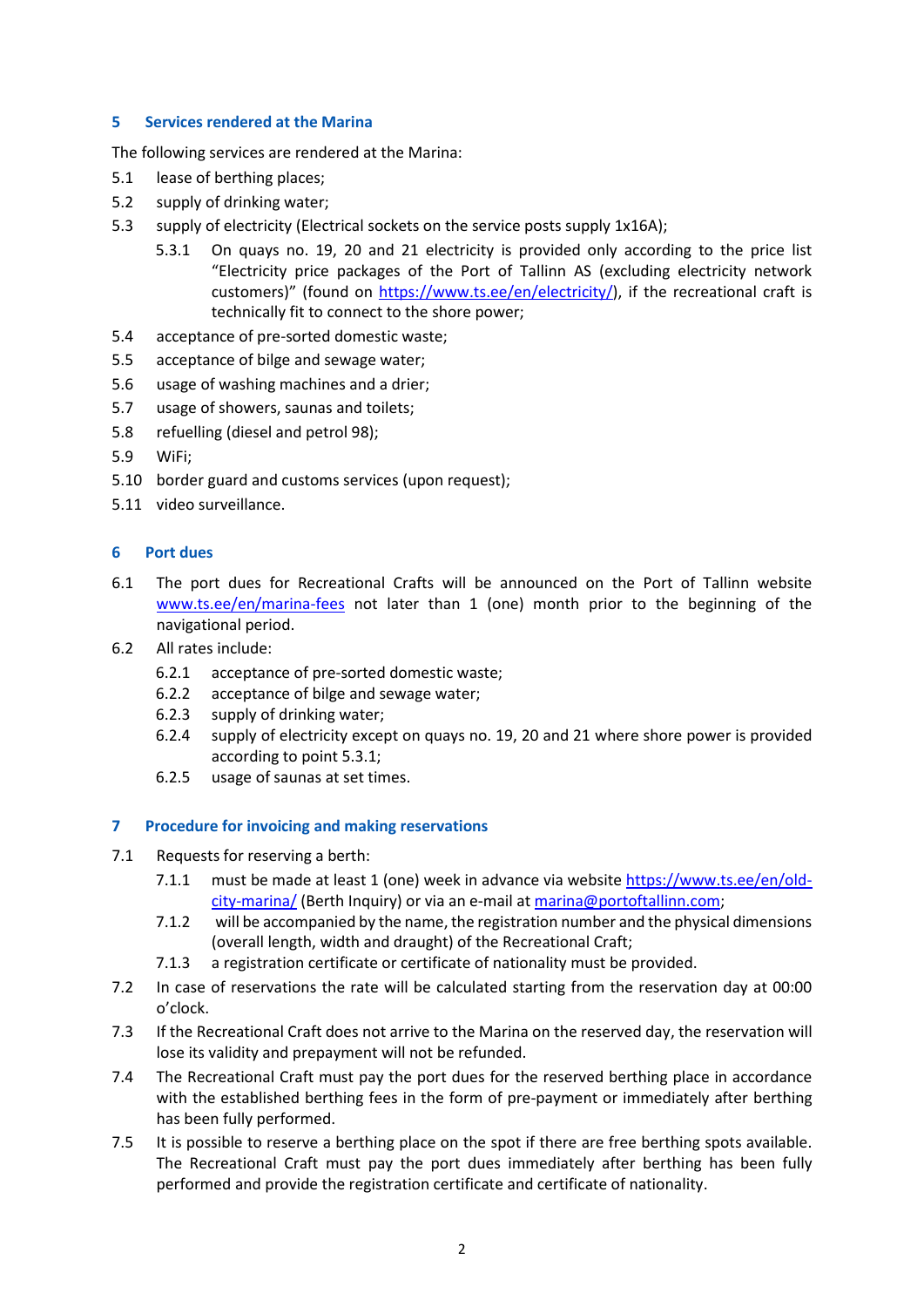7.6 It is possible to sign a contract to lease a berth for the whole navigational season according to the price list of the Marina.

# **8 Recreational Crafts navigating in the water area of the Old City Harbour**

- 8.1 Permission has to be requested on VHF channel 14 (Port Control of the Old City Harbour) call sign "Tallinn Radio 5" or via a telephone +372 631 8588:
	- 8.1.1 to enter the Old City Harbour (prior to reaching the distance of 0.5 nautical miles from the north-western breakwater);
	- 8.1.2 to depart from the canal.
- 8.2 All Recreational Crafts entering the Old City Harbour must be properly marked (name or number of registration).
- 8.3 Upon entering and leaving, the Recreational Craft leaving via the canal shall have priority.
- 8.4 Recreational Crafts may enter and depart the Port Basin only after receiving permission from the Vessel Traffic Shift Manager of the Old City Harbour ("Tallinn Radio 5") and only during the green traffic light.
- 8.5 Communication between the Recreational Craft and the Port Control of the Old City Harbour on VHF channel 14 shall remain open for the duration of Recreational Crafts navigation in the Port Basin. In the absence of a VHF radio, contact shall be maintained via a telephone.
- 8.6 Any possible obstruction to navigation in the Port Basin must be reported immediately on VHF channel 14 to the Port Control of the Old City Harbour call sign "Tallinn Radio 5" or via a telephone +372 631 8588.
- 8.7 Only engine-assisted navigation is permitted for the Recreational Crafts in the Port Basin and the maximum speed cannot exceed 5 knots.

# **9 Restrictions**

- 9.1 All the Recreational Crafts entering to or departing from the Marina are prohibited to navigate in the Port Basin when wind speed exceeds 18 m/s and/or with visibility below 100 m. This will be decided by the Vessel Traffic Shift Manager of the Old City Harbour together with the master of the Recreational Craft taking into account the technical characteristics of the Recreational Craft.
- 9.2 Loading, unloading, storing and processing of dangerous substances is prohibited at the Old City Harbour area.
- 9.3 Swimming, navigating with jet skis, small rubber boats, seaplanes and rowing boats are prohibited in the Port Basin.
- 9.4 Navigating under sails is prohibited in the basins of the Old City Harbour.
- 9.5 The Marina Master and the Vessel Traffic Shift Manager have the right to establish requirements restricting the traffic of Recreational Crafts, incl. prohibiting the Recreational Crafts to enter, depart and pass through the basins of the Old City harbour.
- 9.6 The Recreational Crafts are forbidden to navigate in basins no. 1 and 3 without the permission of the Vessel Traffic Shift Manager of the Old City Harbour.
- 9.7 Refueling can only take place at the filling station which is located at berth no. 23 by the designated floating berth no. 8.
- 9.8 General environmental protection requirements are set by valid legislation and the Port Rules of Port of Tallinn and other instructional materials of Port of Tallinn, published on the homepage of Port of Tallinn [www.ts.ee/en/rules-rates/.](http://www.ts.ee/en/rules-rates/)
- 9.9 Port of Tallinn has the right to restrict entry to and departure from the Marina or demand relocation of the Recreational Crafts whenever the need arises (e.g. public events held at the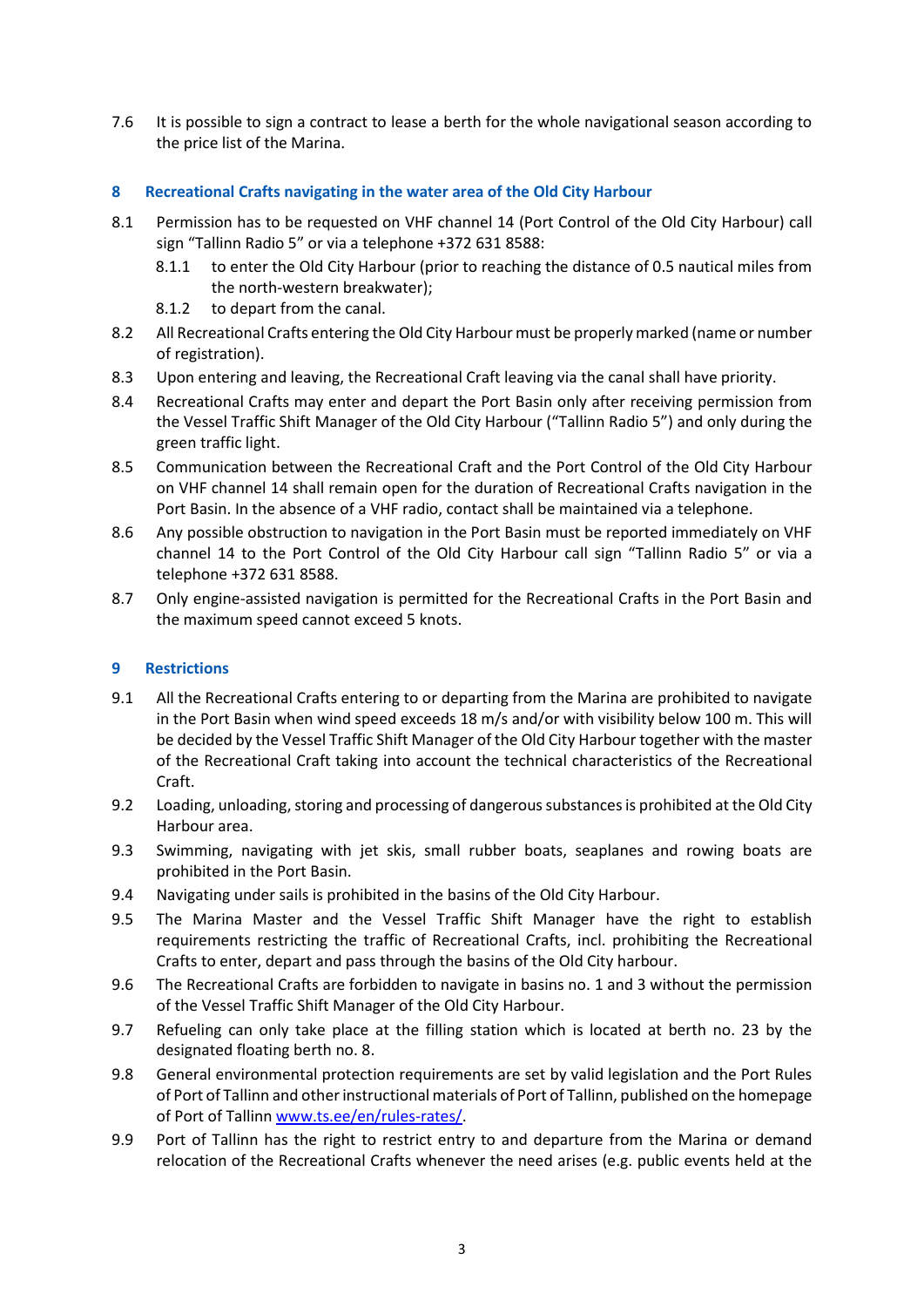Old City Harbour, performing of construction works etc.), notifying the masters of the Recreational Crafts in advance.

- 9.10 A pedestrian bridge is located in the canal of the Marina.
	- 9.10.1 The height of the bridge from the water level is 2.5 m (in relation to the Amsterdam Ordnance Datum EH2000).
	- 9.10.2 Passage under the bridge is prohibited.
	- 9.10.3 Opening and closing schedules of the bridge can be found [www.ts.ee/en/old-city](https://www.ts.ee/en/old-city-marina/)[marina/](https://www.ts.ee/en/old-city-marina/)

#### **10 Customs and border guard services**

- 10.1 The customs and border formalities are performed upon prior request pursuant to the provisions of the Government of the Republic Regulation No. 194 of 19 May 2004 **"**Procedure for Vessels and Recreational Craft for the Entry to and Departure from the Estonian-owned areas of inland maritime waters, harbours and trans-boundary water bodies".
- 10.2 Recreational Craft arriving from or heading to any third countries must berth at the dedicated floating berth no. 7 to perform customs and border formalities.

#### **11 Berthing**

- 11.1 Vessels acceptance into the Marina is decided and berthing place is be provided by the Marina Master, phone number +372 631 8085 (at 08:00-20:00), e-mail address [marina@portoftallinn.com.](mailto:jahisadam@ts.ee)
- 11.2 The safety of other Recreational Crafts and port installations cannot be compromised while berthing.
- 11.3 Berthing lines must be secured and fenders hanged by means of ensuring the safety of one's own vessel and other vessels at all weather conditions.
- 11.4 Upon the request of the Marina Master, Recreational Craft must employ additional fenders and berthing lines to ensure the safety of other Recreational Crafts in the harbour.

#### **12 Towage**

Towage operations can only be performed under special conditions subject to the permission of the Vessel Traffic Shift Manager of the Old City Harbour.

#### **13 Recreational Craft berthing in the Marina**

- 13.1 The owners and the masters of Recreational Crafts assume all responsibility for the safe berthing of Recreational Crafts at the Marina.
- 13.2 Access to the restricted territory of the Marina is organized by the Security Service of the Old City Harbour, phone number +372 631 8518 or +372 5332 3094.
- 13.3 Orders issued by the Marina Master pertaining to the stay or relocation of the Recreational Crafts in the Marina, shall be mandatory for both owners and masters of the Recreational Crafts.
- 13.4 The Marina cannot be held liable for the loss and damage of a Recreational Craft or any parts and accessories thereof.
- 13.5 On worsening weather conditions, the owners of the Recreational Crafts must apply additional safety measures if necessary.
- 13.6 Berthing at the floating berth no. 8 is allowed solely for the purposes of refueling and/or emptying the sewage and bilge tanks. During the whole process, the master of the Recreational Craft is responsible for the safety of the operation.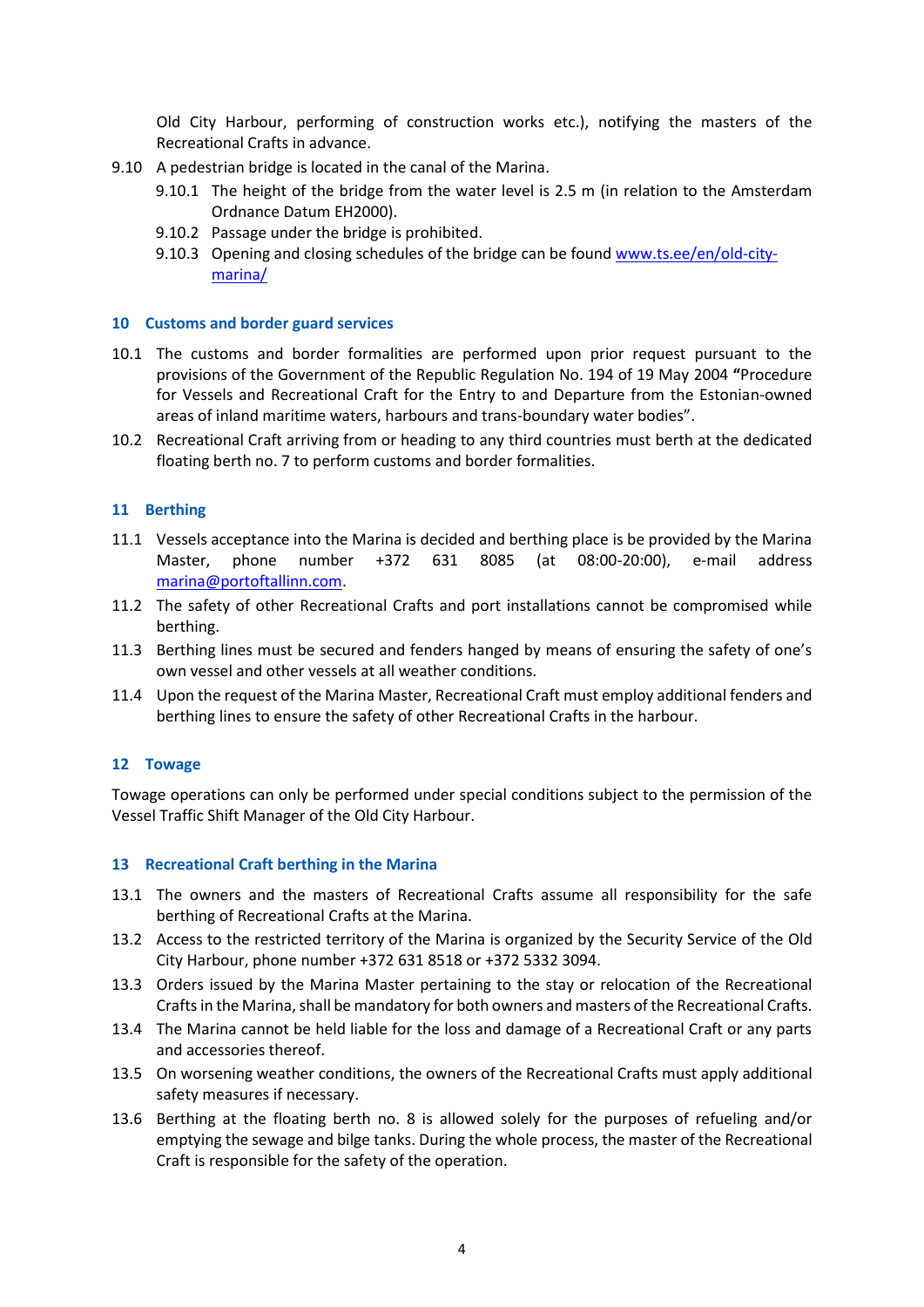- 13.7 The master of the Recreational Craft shall remain responsible for safe disembarking and embarking of the crew and passengers.
- 13.8 Berthing at floating berth no. 7 is allowed for up to three hours and is free of charge/port dues are not to applied. The services mentioned in the Port Rules are not rendered for the Recreational Crafts berthed at floating berth no. 7.

# **14 Interior service and deck maintenance work on berthed Recreational Crafts**

- 14.1 Cleaning vessels with chemicals, removing old paint, cleaning the hull from rust, also cleaning the underwater hull of a vessel is prohibited at the Old City Harbour.
- 14.2 Disposing of and pumping any pollutants, wastewater, sewage etc. off board is prohibited in the water area of the Old City harbour.
- 14.3 All noise, pollution or dust producing activities are prohibited on board of the Recreational Crafts berthed at the Marina.

# **15 Prohibited activities at the Marina**

The following activities are prohibited at the Marina:

- 15.1 toilet usage on board of the Recreational Craft while the holding tank has been removed;
- 15.2 storing items on the berth (bicycles, shopping carts, canisters, oil and fuel barrels etc.);
- 15.3 waste disposal into the water or onto the berth;
- 15.4 waste disposal outside of the dedicated container;
- 15.5 boarding a Recreational Craft without its owner's or master's permission;
- 15.6 allowing or keeping unvaccinated animals/pets on board of a Recreational Craft;
- 15.7 employing deck loudspeakers;
- 15.8 swimming in the Port Basin;
- 15.9 navigating with jet skis, seaplanes, small rubber boats and rowing boats;
- 15.10 navigating under sails;
- 15.11 disturbing the night-time hours of quiet.

# **16 Medical care at the Marina**

- 16.1 There are no medical care facilities at the Marina.
- 16.2 Emergency medical care must be summoned by the master of the Recreational Craft and the Marina Master must be informed.

# **17 Fire safety requirements and rescue work management**

- 17.1 The rescue and firefighting equipment of the Recreational Crafts berthed in the Marina must be in working order and in compliance with the valid requirements.
- 17.2 In case of fire, the master of the Recreational Craft must immediately inform the Estonian Emergency Response Centre via a telephone on number 112 and the Vessel Traffic Shift Manager. The master of The Recreational Craft shall lead firefighting actions on board of the Recreational Craft.
- 17.3 When an outbreak of fire occurs on board of the Recreational Craft berthed in the Marina, all other Recreational Crafts have to ready their firefighting and emergency rescue equipment, as well as their main engine to provide assistance in firefighting actions and for evacuation, if necessary.